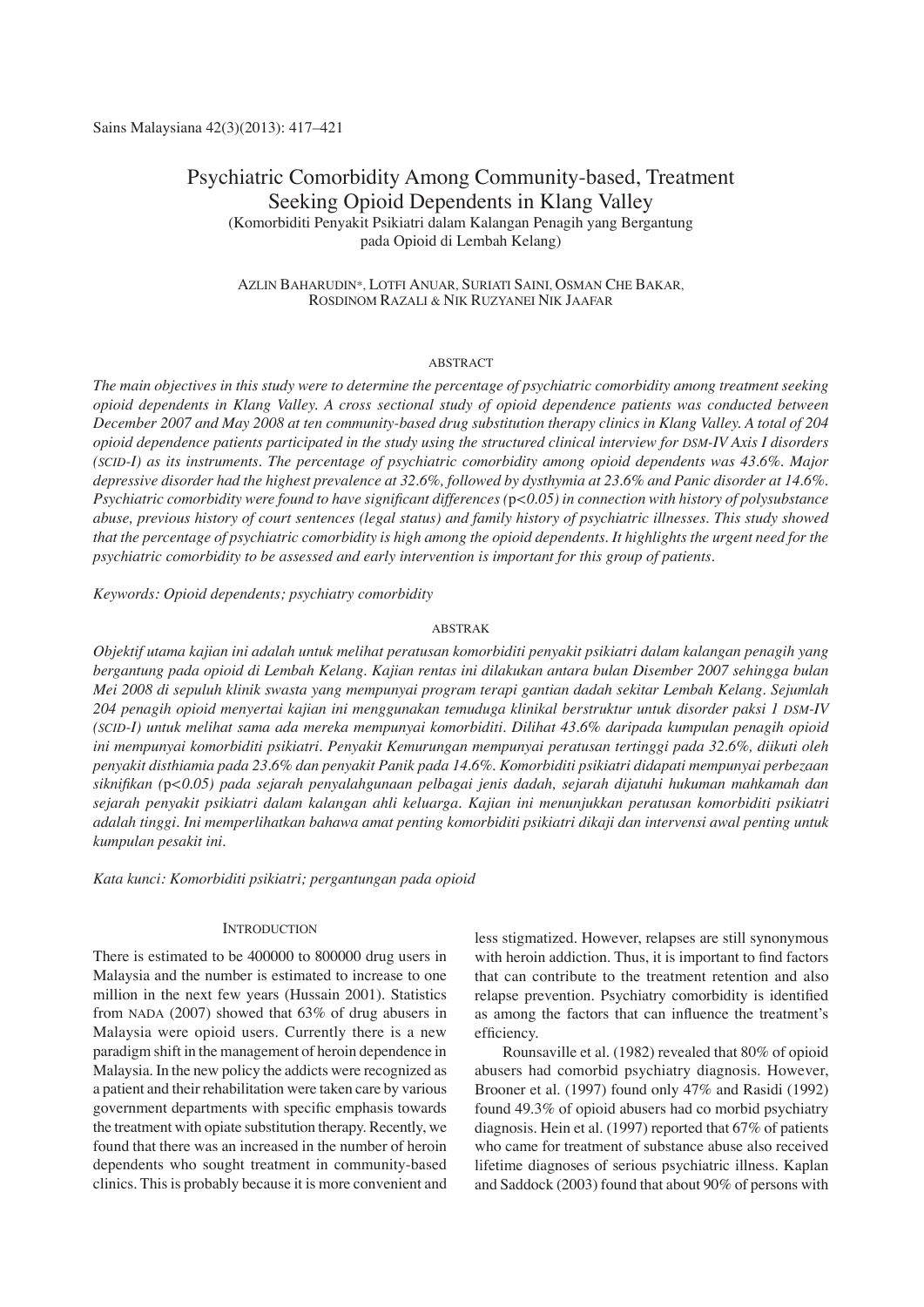opioid dependence have comorbid psychiatric disorders. The most common diagnoses were major depressive disorder and anxiety disorder. A study by Lintzeris (2001) revealed that compared with general population, the opioid dependence individual tend to have 7 times greater incidence of a psychotic disorder, 9 times greater incidence of a diagnosis of depression and 3 times greater incidence of a diagnosis of anxiety.

Kessler et al. (1994) in national comorbidity survey replication (NCS-R) noted that major depression has had high comorbidity with other disorders particularly anxiety disorder and substance misuse disorder.

There is a lack of data locally on the proportion of psychiatric disorders among opioid dependents in Malaysian general practitioner setting. Therefore, the area studied is relevant to the clinical practice as it will increase mental health awareness among the doctors in order to give better services to the patients. It can also help the policy makers in making the appropriate and applicable policies. Preventive measures can be planned and better treatment programs can be set up for the benefit of these drug rehabilitated patients. This study aimed to investigate the demographic characteristics and estimate the proportion of psychiatric disorders among treatment seeking opioid dependents.

#### **METHODS**

A cross-sectional design was used in this study whereby a total of 204 opioid dependence patients from ten outpatient addiction clinics in Klang Valley were involved in this study over a six-month period. The respondents must fulfill the diagnosis of opioid dependence based on DSM-IV, legally registered with the clinic and must be at least more than two months on treatment with maintenance dose of methadone or buphrenorphine. Those who are in the withdrawal or intoxication state were excluded from the study. All the respondents were assessed using the demographic questionnaires and the structured clinical interview for DSM-IV Axis I disorders (SCID-I) to determine the diagnosis of mental disorders. Universiti Kebangsaan Malaysia Medical Centre Ethics Committee and the Director General National Antidrugs Agency granted permission to conduct the study. The permission to interview the patients was obtained from the respective general practitioners who were involved. Informed written consent was taken prior to each interview and all the inmates were reassured of the confidentiality of the data collected. The data collected was analysed using the Statistical Package for Social Science (SPSS) version 13.0. Multivariate logistic regression analysis was used to examine the relationship between multiple significant variables with the psychiatric comorbidity of the treatment seeking opioid dependents. The *p* value for statistical analysis was set at 0.05 for level of significance.

### **RESULTS**

#### Demography of the Respondents

The mean age of the respondents was  $36.5$  (s.d  $\pm 8.0$ ) years. Majority of the respondents were male (94.6%), Malay (82.8%), Muslims (83.3%) and single (52.0%). About 48.5% of the respondents have upper secondary education level up to MCE/SPM. Nevertheless 5.9% had tertiary education up to Diploma/ Degree level. Majority (68.1%) of the respondents have full time jobs at time of interview, 21.1% doing part-time jobs and 5.4% doing odd jobs. Only 5.4% of respondents were unemployed. We also see that 50.5% of respondents had family history of alcohol use, 46.6% had family history of drug use and only 15.2% had family history of psychiatric illness. Most of respondents (72.1%) had history of polysubstance abuse. The most commonest and prominent substances other than opiate were amphetamine type stimulant (42.9%), psychotropic pills (38.8%), alcohol (10.9%) and cannabis (7.5%). Majority (77.0%) of respondents had history of court sentences prior to the interview meanwhile 49.6% of respondents had history of been detained in both prison and Pusat Serenti (government drug-rehabilitation centre), 38.9% to prison and 11.5% to Pusat Serenti only.

#### Psychiatry Comorbidity of the Respondents

The results of this research showed 43.6% of respondents were diagnosed to have psychiatric Axis I diagnosis. 58.4% of respondents were diagnosed to have mood disorders, 26.9% were diagnosed to have anxiety disorder, 7.9% adjustment disorder and 6.8% psychotic disorder. Major depressive disorder (32.6%) is the most common diagnosis (Table 1).

Psychiatric comorbidity was found to have significant differences (*p*<0.05) in connection with history of polysubstance abuse, previous history of court sentences (legal status), family history of psychiatric illnesses (Table 2). However there were no significant association between age group  $(p=0.141)$ , duration of treatment  $(p=0.175)$ , sex of the respondents  $(p=0.261)$  and ethnic group  $(p=0.960)$ with the psychiatric comorbidity. Alongside that, we also found there were no statistically significant association between religion  $(p=0.717)$ , marital status  $(p=0.562)$ , educational level  $(p=0.840)$  and employment status (*p*=0.694) with psychiatric comorbidity (Table 3).

Multiple logistic regressions were performed to look into the relationship among the significant variables. The analysis showed that family history of psychiatric illness (OR= 13.85, 95% CI 4.36-43.99, *p*<0.001) has shown strongest association with psychiatry comorbidity among the treatment seeking opioid dependents. Besides that, history of polysubstance abuse also has shown significant association with psychiatry comorbidity. ( $OR = 3.15, 95\%$ ) CI 1.42- 7.01, *p*=0.005). Thus, family history of psychiatric illness and history of polysubstance abuse are predictive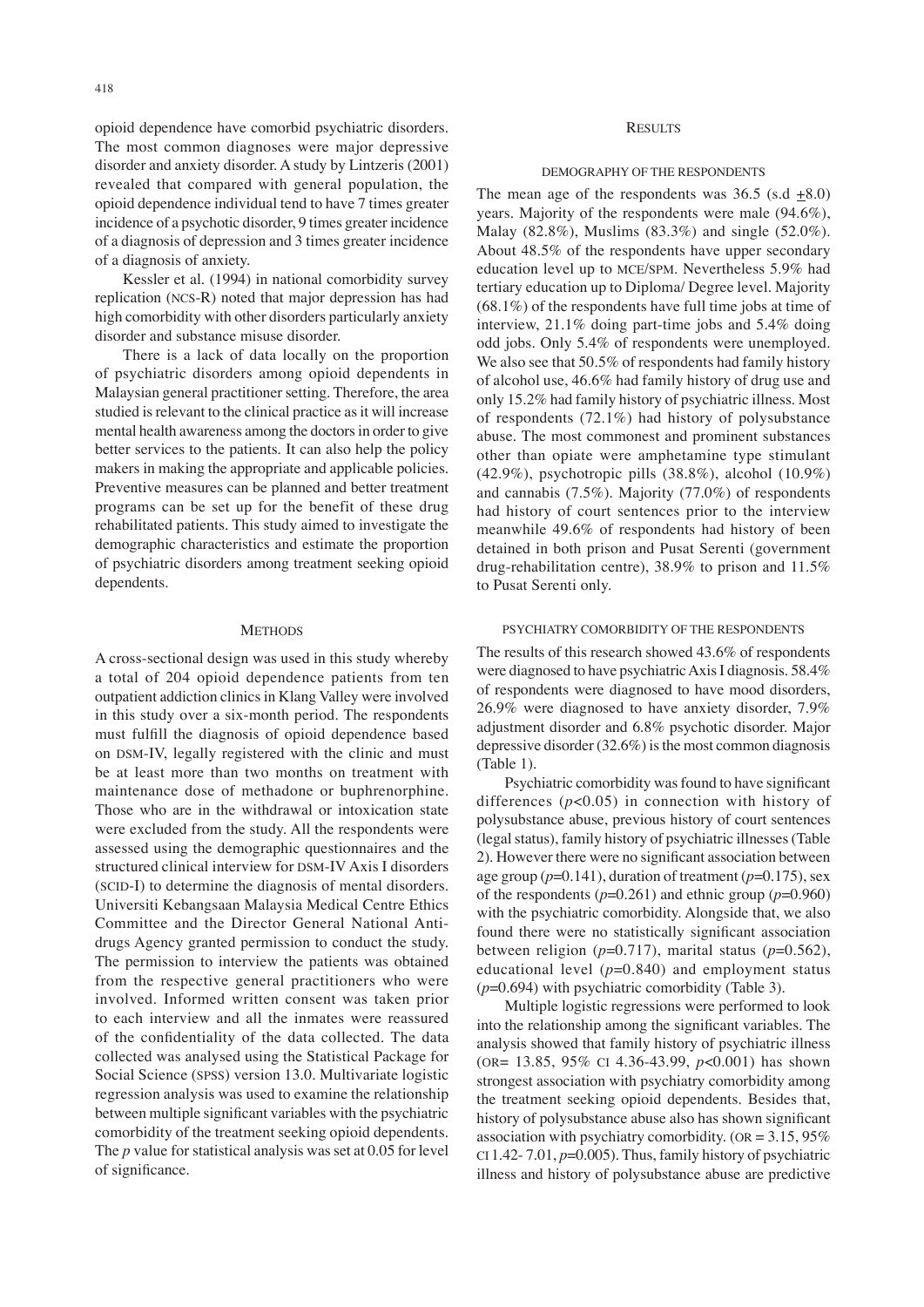| Psychiatric diagnosis         | Frequency $(n)$ | Percent $(\% )$ |
|-------------------------------|-----------------|-----------------|
| Adjustment disorders          | 7               | 7.9             |
| Mood disorders                |                 |                 |
| Major depressive disorder     | 29              | 32.6            |
| Dysthymia                     | 21              | 23.6            |
| Double depression             | $\overline{c}$  | 2.2             |
| Anxiety disorders             |                 |                 |
| Generalized anxiety disorder  | 8               | 9.0             |
| Panic disorder                | 13              | 14.6            |
| Obsessive-compulsive disorder |                 | 1.1             |
| Specific phobia               | 1               | 1.1             |
| Simple phobia                 | 1               | 1.1             |
| Psychotic disorders           |                 |                 |
| Schizophrenia                 | 3               | 3.4             |
| Brief psychotic disorder      | 3               | 3.4             |
| Total                         | 89              | 100.0           |

TABLE 1. Description of respondents according to specific psychiatric diagnoses (*n*=89)

TABLE 2. Association between psychiatric morbidity with polysubstance abuse, legal status and family history of psychiatric illnesses

|                                       | $\boldsymbol{n}$ | Psychiatric comorbidity |              | df | Chi-   | $p-$       | OR (95%)             |
|---------------------------------------|------------------|-------------------------|--------------|----|--------|------------|----------------------|
|                                       |                  | Present                 | Absent       |    | square | value      | Confidence interval) |
| Polysubstance abuse                   |                  |                         |              |    |        |            |                      |
| Present                               | 147              | 73(49.7%)               | 74(50.3%)    |    | 7.784  | $0.005*$   | $2.53(1.30-4.90)$    |
| Absent                                | 57               | $16(28.1\%)$            | $41(71.9\%)$ |    |        |            |                      |
| Legal status                          |                  |                         |              |    |        |            |                      |
| Court sentences                       | 157              | 75(47.8%)               | $82(52.2\%)$ |    | 4.756  | $0.029*$   | $2.16(1.07-4.34)$    |
| No court sentences                    | 47               | $14(29.8\%)$            | $33(70.2\%)$ |    |        |            |                      |
| Family history of psychiatric illness |                  |                         |              |    |        |            |                      |
| Present                               | 31               | $27(87.1\%)$            | $4(12.9\%)$  |    | 28.086 | $< 0.001*$ | $12.09(4.04-36.13)$  |
| Absent                                | 173              | $62(35.8\%)$            | $111(64\%)$  |    |        |            |                      |

TABLE 3. Multivariate analysis of significant socio demographic variables and psychiatric Comorbidity of treatment seeking opioid dependents

| Variable                              | $p$ value  | Adjusted odd ratio | 95% Confidence interval |        |  |
|---------------------------------------|------------|--------------------|-------------------------|--------|--|
|                                       |            |                    | Lower                   | Upper  |  |
| Family history of psychiatric illness | $< 0.001*$ | 13.847             | 4.359                   | 43.986 |  |
| Polysubstance abuse                   | $0.005*$   | 3.154              | 1.42                    | 7.009  |  |
| Legal status                          | 0.211      | 0.598              | 0.268                   | 1.338  |  |

*R*2 =0.060

\*Denotes significant level at alpha=0.05

factors for psychiatric comorbidity. On the contrary, legal status is a potential cofounding factor in this study.

# **DISCUSSION**

This was the first study conducted at ten general practitioner's clinics which practicing drug substituition therapy in the State of Selangor and Kuala Lumpur. The respondents were free to live, move and work in their community. In other words they were taking the treatment or drug substitution therapy at or near their home. There was a local study done before by Rasidi (1992) but it was done in the closed government detention centre where the patient lived in a secured and controlled community with strict supervision.

The association between opioid dependence and psychiatric comorbidity was usually described as dual diagnosis. It has become increasing source of clinical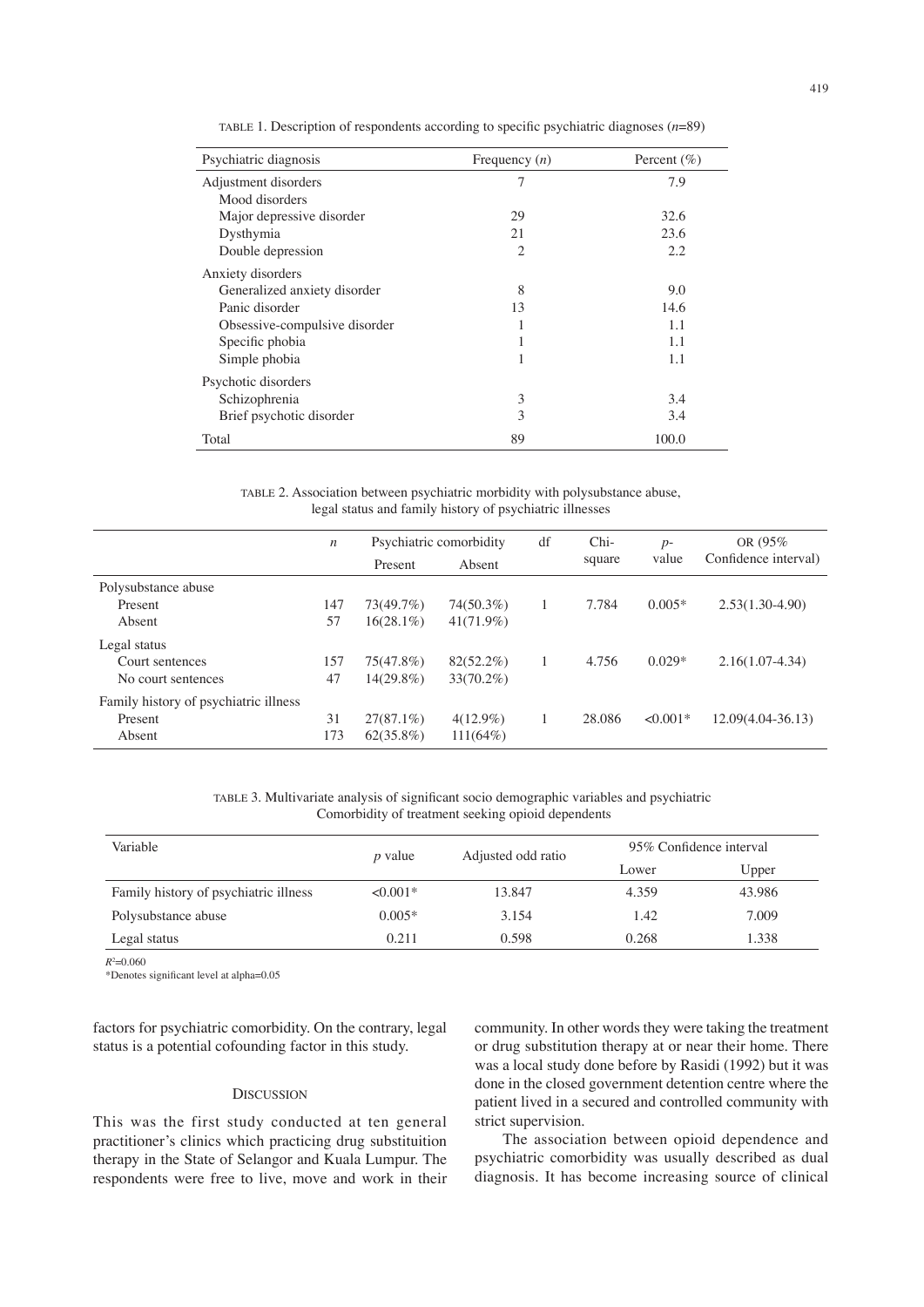and research interest in addiction and general psychiatric specialty. In this study we found that 43.6% of respondents were diagnosed to have psychiatric comorbidity. The percentage of psychiatry disorder is comparable with other studies by Brooner et al. (1997) who found 47% have psychiatry disorders by using structured clinical interview for DSM-III-R and local study by Rasidi found the percentage of psychiatry diagnosis was 49.3% by using clinical interview schedule based on ICD 9. In comparison, the National Comorbidity Study (NCS) revealed that 72% of individuals with a drug use disorder had at least one co-occurring psychiatric disorder (Kessler et al. 1994). Two studies on opioid abusers described that 80% patients met the criteria for at least one psychiatry disorders during their lifetime while current disorders have been reported in 30%-70% of the patients (Kessler et al. 1996; Limbeek et al. 1992; Robins et al.1985).

Analysis of the data showed that mood disorders constituted the highest percentage at 58.4%, followed by anxiety disorder (26.9%), adjustment disorder (7.9%) and psychotic disorder (6.8%). It is comparable with other studies on psychiatric diagnosis (Brooner et al. 1997, Rasidi 1992, Rounsaville et al. 1982, Rusdi 2006). Western studies showed that the lifetime mood disorder in previous studies were ranged from 19% (Brooner et al. 1997) to more than 53.9% (Rousaville et al. 1982). Local study by Rasidi (1992) showed that neurotic depression was accounted for 46.5% of the sample population. Rusdi (2006) reported the lifetime rate of major depressive disorder in his sample population was 34%. Brooner et al. (1997) revealed that the lifetime prevalence of anxiety disorder was 8.2%. Rasidi (1992) reported that anxiety neurosis as the second most common diagnosis in his population and accounted for 5.8% the sample population and Rusdi (2006) measure the lifetime prevalence of anxiety disorder as 28%. As for psychotic disorder, Brooner et al. (1997) revealed that the life time prevalence as 0.1% and Rasidi (1992) measured the prevalence of residual schizophrenia as 0.7%. In this study both schizophrenia and brief psychotic disorder were accounted for 1.5% each per total sample population. A study at Peshawar, Pakistan showed that the major comorbid psychiatric conditions were major depression 30%, generalized anxiety disorder 4%, phobic disorder 4%, panic disorder 2% and dysthymic disorder 2%. (Ahmad et al. 2001). The mixed results might be due to the differences in methodological and socio-cultural factors.

The result showed that those who had a history of polysubstance abuse had 2.53 times higher risk to get psychiatric comorbidity compared with those without history of polysubstance abuse. A few studies supported the association of polysubstance abuse and prevalence of psychiatric comorbidity. One of them was the Swiss study done by Breslau et al. (1998) who found that heroin addicts who smoke have had increase on risk of depression. Trosi et al. (1998) also found an increased risk of psychiatric disorder with an increased level of cannabis usage among Italian army.

 In this reseach we also found that respondents who had a history of court sentences had 2.16 times higher risk to get psychiatric comorbidity compare with those without history of court sentence. This could be due to 68.1% of them had history of sentenced to prison. Prison is a place for people who had committed offence and even though the degree of offence might varies they were still being placed together. It is possible that the nonconducive environment could affect individual's mental health (Norliza 2004). Non-condusive environment could also lead to lack of confiding relationship, low self-esteem and psychological stress which would predisposed to depression. Severe form of noncondusive environment also could be seen among prisoners in solitary confinement where they exibited the 'sensory deprivation state' which manifested with severe anxiety, tension, disorganized thought, increased suggestibility, body illusion and vivid sensory imagery, usually visual and sometimes reaching the proportion of hallucinations with a delusional quality (Kaplan & Saddock 2003).

 Respondents who had family history of psychiatric illness had 12.09 times higher risk to get psychiatric comorbidity compared with those without family history of psychiatric illness. Study about the psychiatric disorders among relatives of opiate dependents by Rounsaville et al. (1991) also noted that there were higher rates of depression among them than relatives of normal subjects.

A binary logistic regression analysis performed to adjust for co-variate and confounder, it was found that only family history of psychiatric illness and history of polysubstance abuse were have significant associations. Legal status as measured by presence of past history of court sentence on the other hand might reacted as a confounding factors in this study.

 Nevertheless, this study has its own limitations. First, this is a cross sectional study and therefore the findings could only be limited to understanding the associations between heroin dependence and the variables studied. We suggested that a longitudinal and prospective study to be done in the future in order to investigate any causal relationship, onset, course and treatment outcome. Second, the sample population may not represent the opioid dependents patients due to small sample size and limited to 10 private clinics in Klang Valley. Finally, few variables in this study such as duration of substances used, family histories and previous legal status were based on retrospective self report which gives rise to potential recall bias.

#### **CONCLUSION**

Dual diagnosis is often associated with severe illness course, poor treatment outcome, poor compliance, frequent relapses and high service utilisation. Thus, it is important for the treating doctors to recognise the psychiatry comorbidity in managing their opioid dependents patients. Hein et al. (1997) suggested that clinician working with patients with substance used disorder should assume that most patients